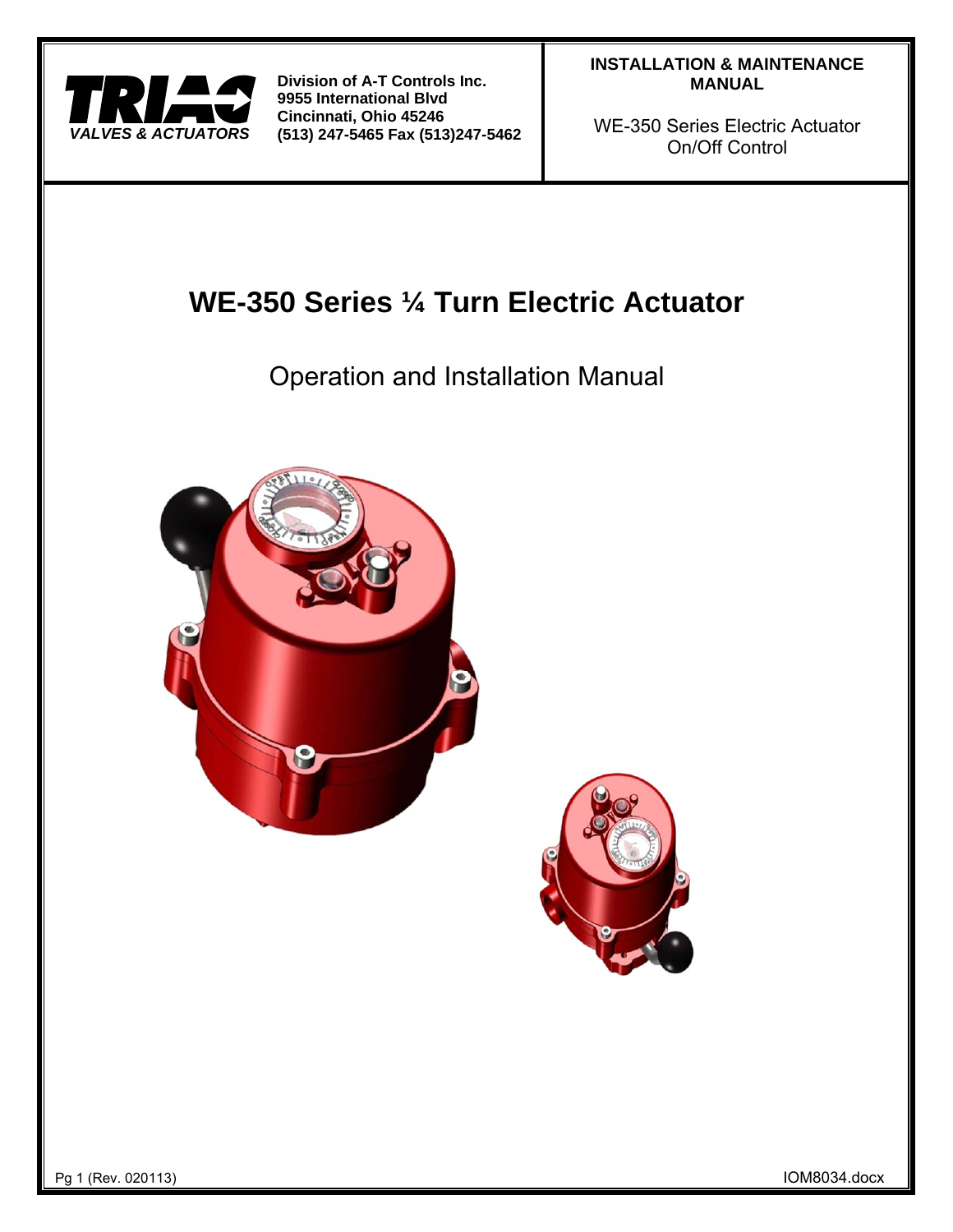

# **INSTALLATION & MAINTENANCE MANUAL**

WE-350 Series Electric Actuator On/Off Control

# **Table of Contents**

- **1.0 General** 
	- **1.1 Pre-Installation Inspection**
	- **1.2 Storage**
	- **1.3 Features & General Information** 
		- 1.3.1 Duty Cycle
		- 1.3.2 Heater
		- 1.3.3 Manual Hand lever
		- 1.3.4 Lubrication
	- **1.4 Parts** 
		- 1.4.1 External Parts
		- 1.4.2 Internal Parts
- **2.0 Installation Instruction** 
	- 2.1 Actuator Mounting
- **3.0 Limit Switch Setting**
- **4.0 Manual Override**
- **5.0 Electrical Connection**
- **6.0 Mechanical Position Indicator**
- **7.0 Wiring Diagram**
- **8.0 Maintenance**
- **9.0 Trouble Shooting**
- **10.0 Standard Specifications**
- **11.0 Contact Information**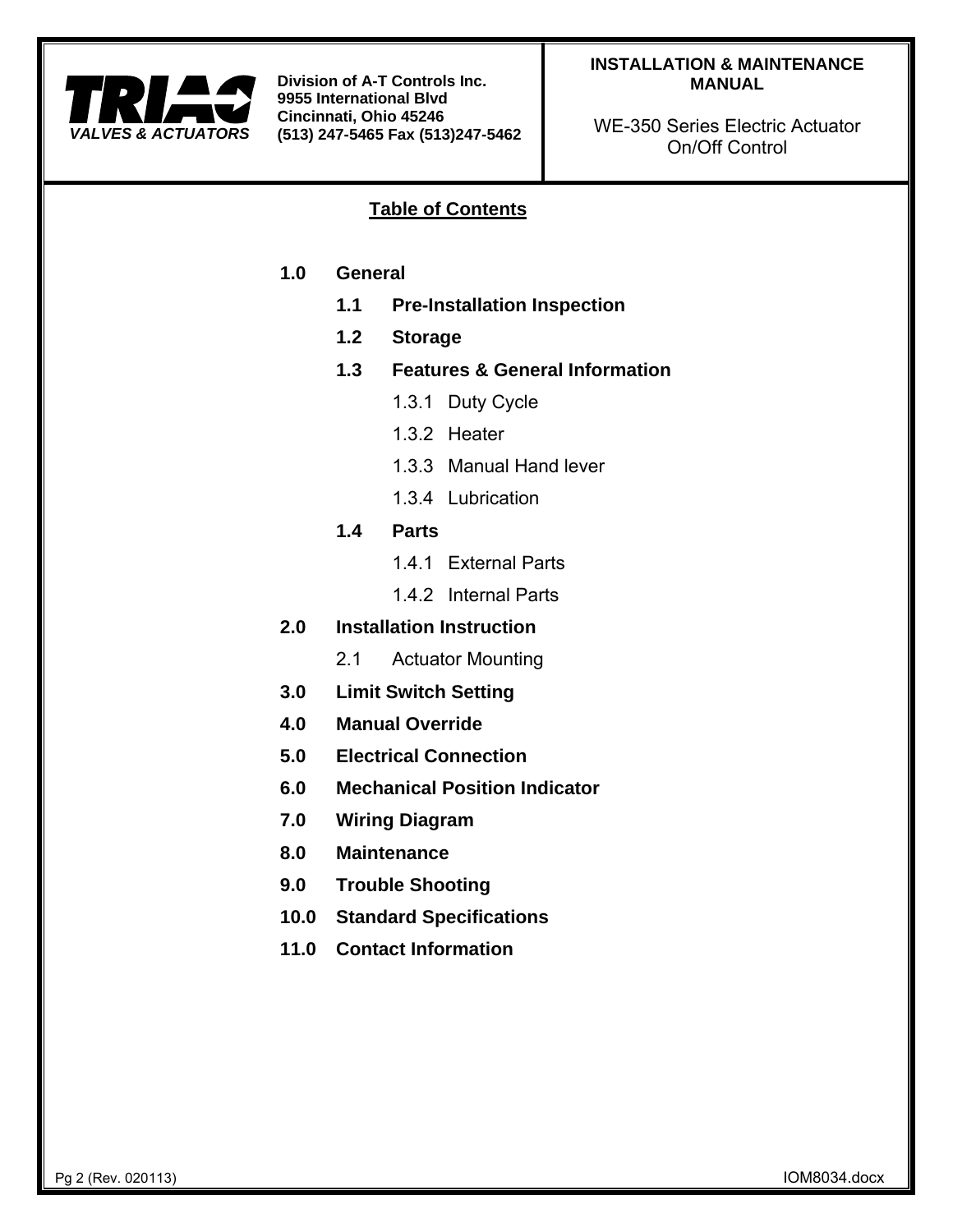

WE-350 Series Electric Actuator On/Off Control

# **1.0 General**

WE-350 Series electric actuators are designed to provide reliable and efficient operation of small size (1" and less) 90º quarter turn ball valves and dampers.

**Warning:** Use caution when working in, with, or around valves and actuators. High pressures, forces, voltages and flammable media can be present.

**Warning:** Failure to follow instructions for proper electrical wiring, storage, set-up and maintenance may cause serious injury, damage equipment, or void warranty.

#### **1.1 Pre-Installation Inspection**

Verify the actuator nameplate to ensure correct model number, torque, operating speed, voltage and enclosure type before installation or use.

It is important to verify that the output torque of the actuator is appropriate for the torque requirements of the valve and that the actuator duty cycle is appropriate for the intended application.

#### **1.2 Storage**

Actuators must be stored in a clean, cool and dry area. The unit shall be stored off the floor with the cover installed. If the actuator is mechanically installed but waiting for electrical connections, please ensure suitably rated cable glands or cable entry blanking plugs are fitted, sealing the conduit openings.

#### **1.3 Features**

#### **1.3.1 Duty Cycle**

Duty cycle rated IEC34-1 S4 (50%) / S2 30 min Exceeding the actuator's rated duty cycle may cause thermal overload.

#### \*\*NOTE: Type of duty according to VDE 0530/IEC60034-1

| Short - time duty S2                                                                                                                                                                                                                                                  | <b>Intermittent duty S4</b>                                                                                                                                                                                                                                                                                                  |
|-----------------------------------------------------------------------------------------------------------------------------------------------------------------------------------------------------------------------------------------------------------------------|------------------------------------------------------------------------------------------------------------------------------------------------------------------------------------------------------------------------------------------------------------------------------------------------------------------------------|
| The operation time at a constant load is short,<br>so that thermal equilibrium is not reached.<br>The pause is long enough for the machine to<br>cool down to ambient temperature. The<br>duration of the short -time operation is limited<br>to 15min (10min, 30min) | The duty is a sequence of identical cycles<br>which consist of starting time, operation time<br>with constant load and rest period. The rest<br>period allows the machine to cool down so<br>that thermal equilibrium is not reached. The<br>relative on-time at S4-25% or S4-50% is<br>limited to 25% and 50% respectively. |

#### **1.3.2 Heater**

Condensation in the actuator is possible due to wide fluctuation of the ambient temperature. The control unit's heater prevents this.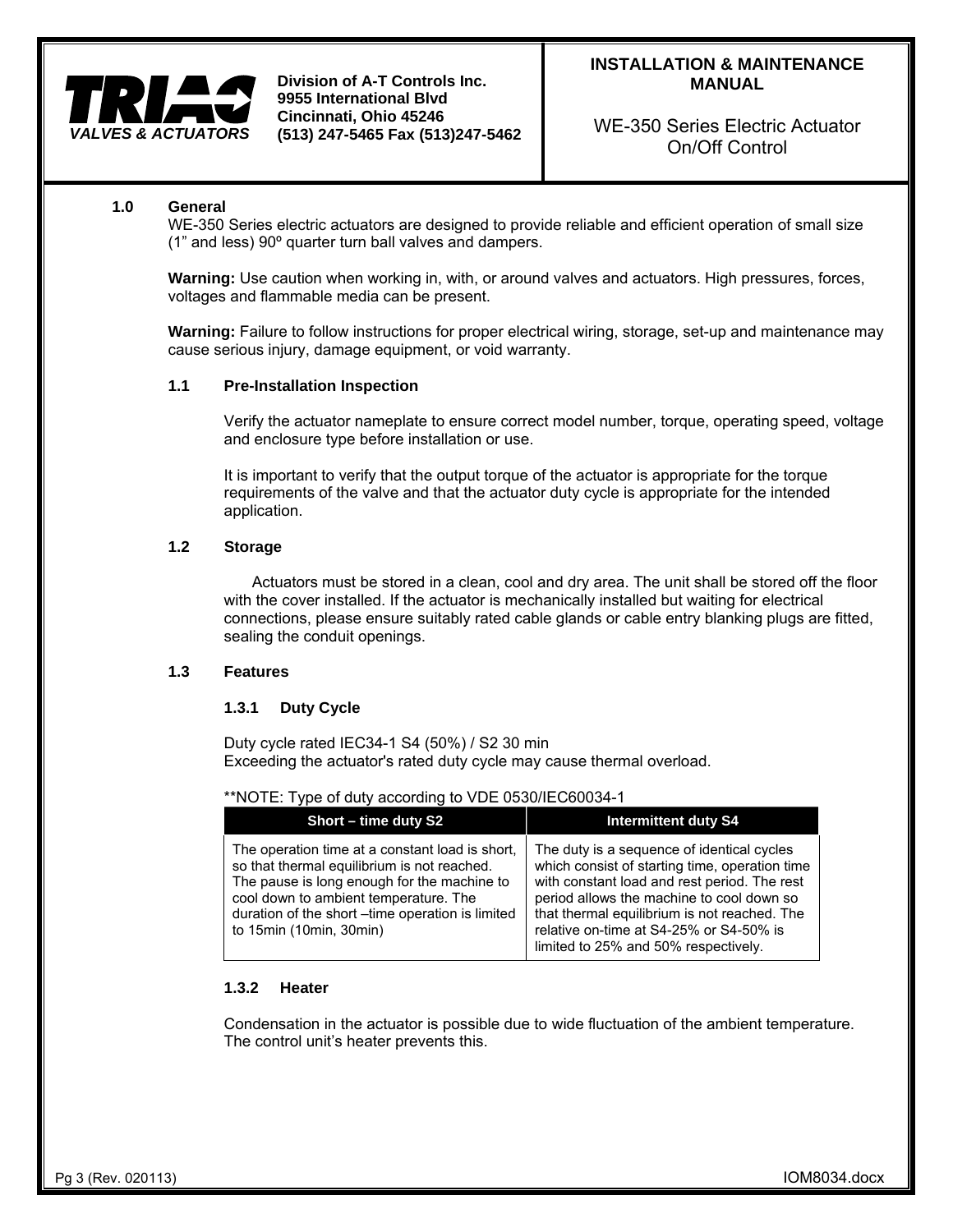

# **INSTALLATION & MAINTENANCE MANUAL**

WE-350 Series Electric Actuator On/Off Control

# **1.3.3 Manual Hand lever**



# **1.3.4 Lubrication**

The WE-350 series actuators are totally enclosed units with permanently lubricated gear trains (Moly EP Grease). Once installed lubrication should not be required. However, periodic preventative maintenance will extend the operating life of the actuator.

# **1.4 Parts**

# **1.4.1 External Parts for Standard Models**

|                | <b>External Parts</b>                      |
|----------------|--------------------------------------------|
| 1              | <b>Top Cover</b>                           |
| $\overline{2}$ | Body                                       |
| 3              | Cable entry (PG 11)x1 & Wire (47-<br>1/4") |
| 4              | Drive shaft (star11mm)                     |
| 5              | Mounting base (F03,F04,F05)                |
| 6              | Manual lever hole                          |
| 7              | Name plate                                 |
| 8              | Cover bolt (captive design)                |
| 9              | Indicator                                  |
| 10             | Full Close LED lamp (Green)                |
| 11             | Manual push button                         |
| 12             | Full Open LED lamp (Red)                   |
|                |                                            |

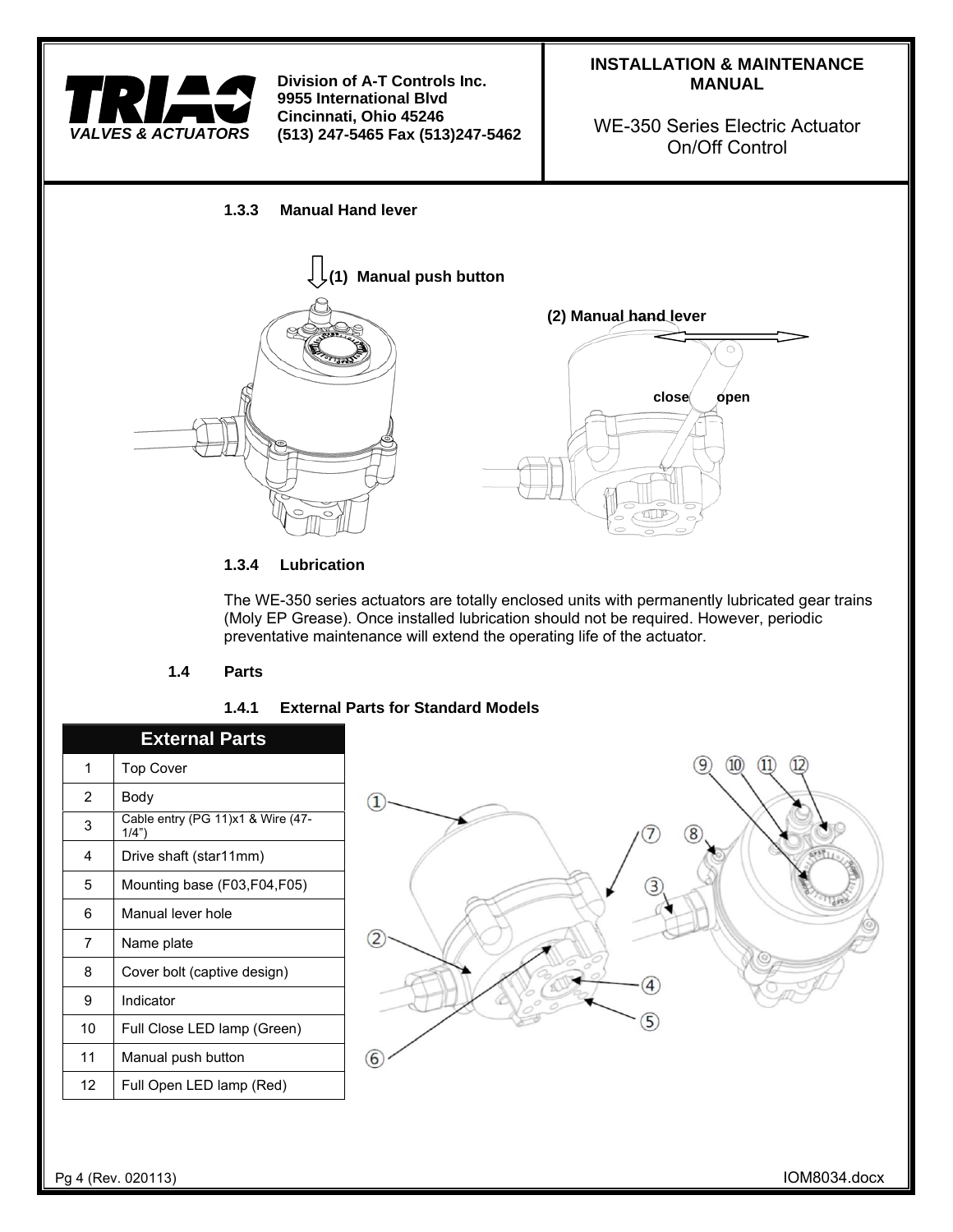

# **INSTALLATION & MAINTENANCE MANUAL**

WE-350 Series Electric Actuator On/Off Control

# **1.4.2 Internal Parts for Standard Models**

|   | <b>Internal Parts</b>                |
|---|--------------------------------------|
| 1 | Manual push shaft                    |
| 2 | Indicator                            |
| 3 | On/off PCB & Heater                  |
| 4 | Additional<br>Close limit switch set |
| 5 | Additional<br>Open limit switch set  |
| 6 | Close limit switch set               |
| 7 | Open limit switch set                |
| 8 | Full Close LED lamp (green)          |
| g | Full Open LED lamp (red)             |



#### **2.0 Installation Instruction**

#### **2.1 Actuator Mounting**

Mounting is most easily done with the valve shaft pointing vertically upward, but the actuator may be mounted in any position.

WE-350 Series actuators are supplied with a female drive output. ISO5211 bolt patterns are provided for the actuator mounting.

It is mandatory that the actuator be firmly secured to a sturdy mounting bracket or directly mounted to the valves ISO mounting pad. High tensile bolts or studs with spring locking washers must be used.

The valve output stem must be in line with the actuator output drive to avoid side loading of the stem.

To prevent backlash, no flexibility in the mounting bracket arrangement should be present.

#### *Caution ;*

- *Do not attempt to work on your HKC actuator without first shutting off incoming power.*
- *Do not attach ropes or hooks to the hand wheel for the purpose of lifting by hoist.*

Pg 5 (Rev. 020113) IOM8034.docx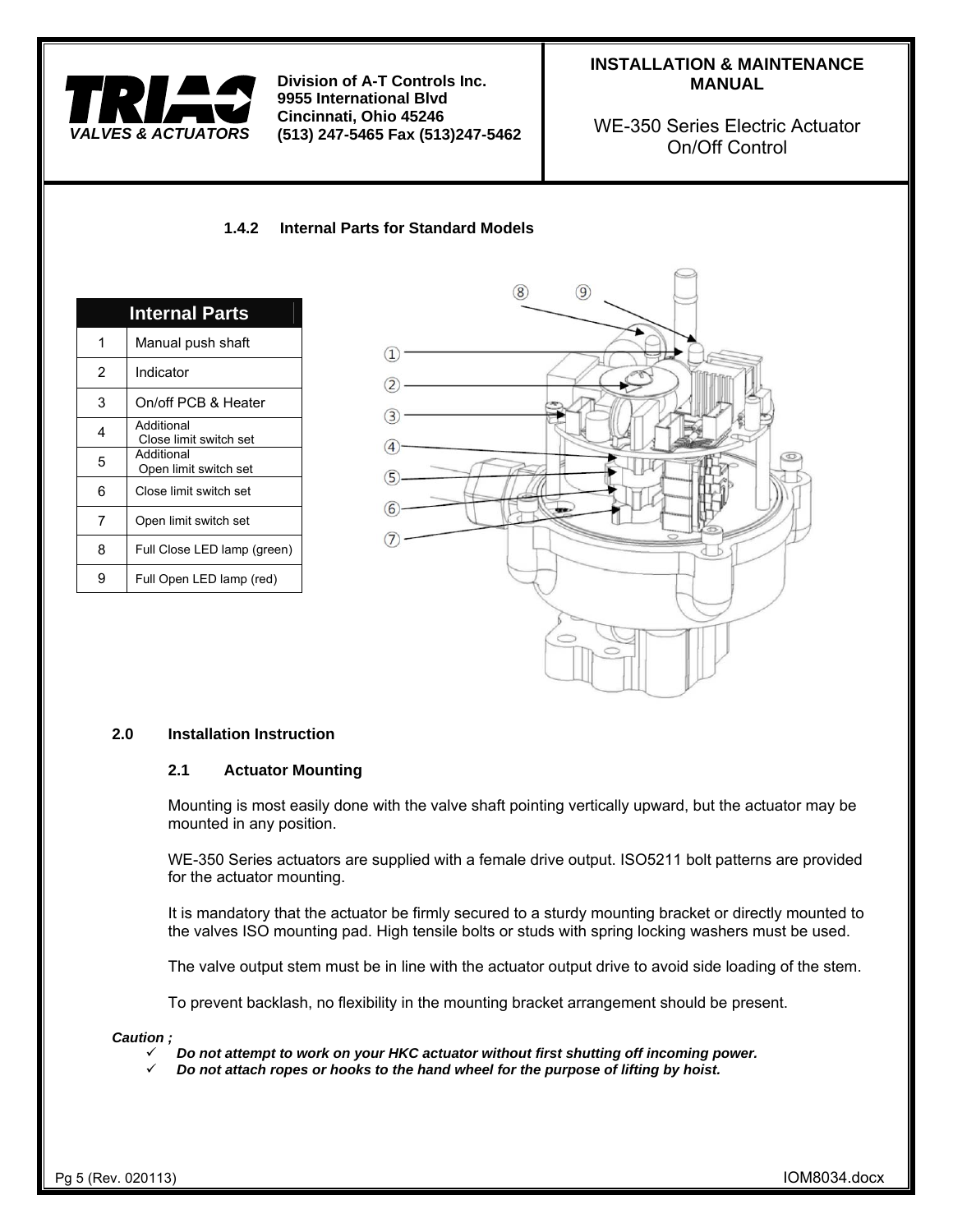

# **INSTALLATION & MAINTENANCE MANUAL**

WE-350 Series Electric Actuator On/Off Control

# **Actuator Mounting Details**  \*Direct mounting \*Bracket mounting (ISO Standard) ACTUATOR: CLOSED VALVE: CLOSED **\*** Make sure that both valve and actuator are closed. **Actuator mounting base: FO3/FO5 and FO4**  Star Adapter 11mm→9mm F04 Bolt Circles(45°) F03, F05 Bolt Circles  $\sqrt{N}$  *Danger: HAZARDOUS VOLTAGE. Make sure all power is disconnected before mounting*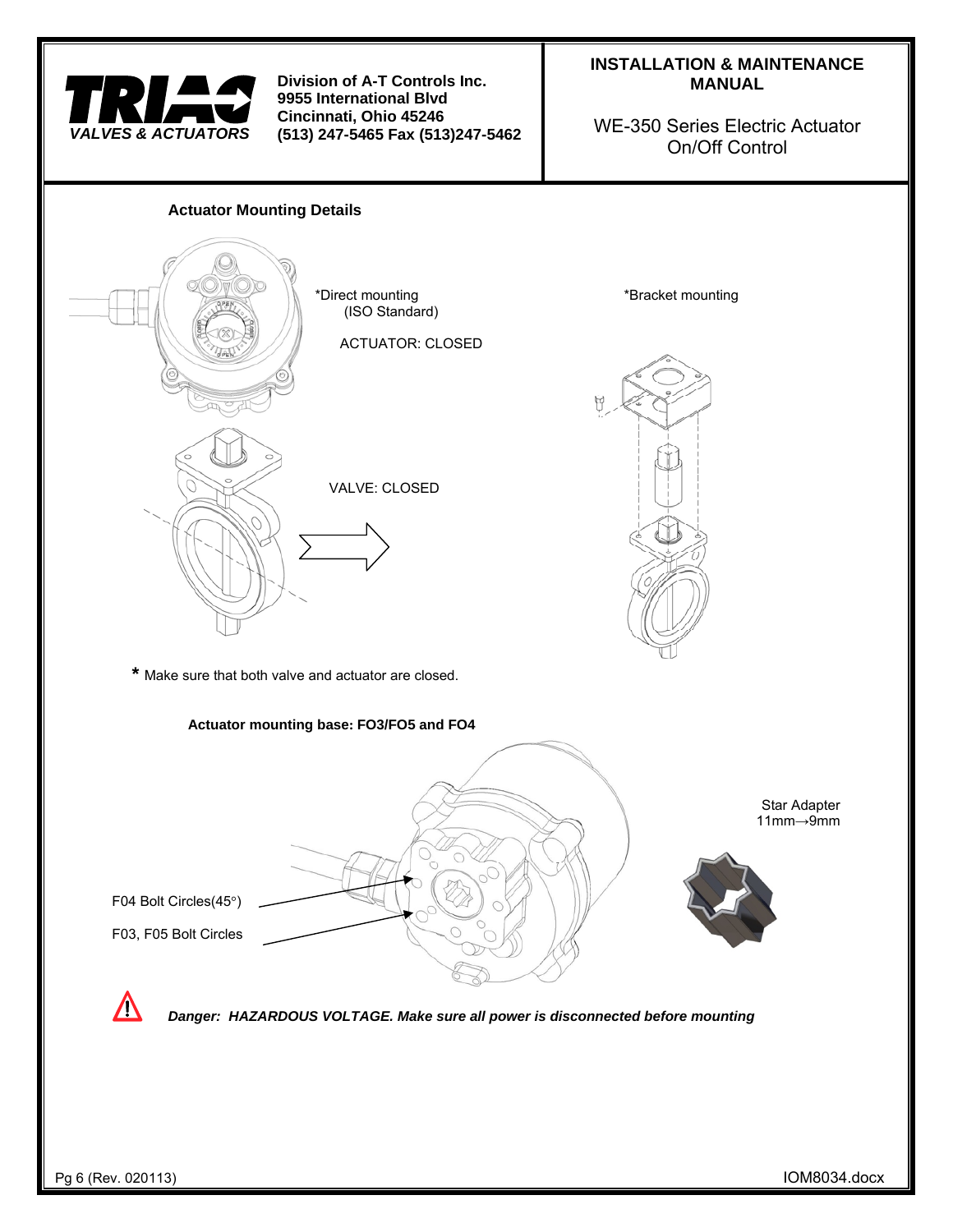

**INSTALLATION & MAINTENANCE MANUAL** 

WE-350 Series Electric Actuator On/Off Control

#### **3.0 Limit Switch Setting**

- Operate the actuator manually to the closed position.
- Using an allen key, loosen the cam adjustment screw in the CLOSE limit switch cam.
- Rotate the CLS cam CW towards the limit switch lever until the switch 'clicks'. Tighten screw with allen key.
- Operate the actuator manually to the open position.
- Using an allen key, loosen the cam adjustment screw in the OPEN limit switch cam.
- Rotate the OLS cam CCW towards the limit switch lever until the switch 'clicks'. Tighten with allen key.

 *Danger: HAZARDOUS VOLTAGE. Make sure all power is disconnected before setting*

#### **4.0 Manual Override**

ΛŊ

The WE-350 actuators are supplied with a 'spanner type' manual override. This is located on the bottom of the unit and can be operated with an adjustable wrench.

#### **Please Note:**

Because the actuator does not have mechanical limit stops, be careful not to rotate past the valves full open or closed position.

#### **5.0 Electrical Connection**

- o Manually move valve to mid-position. This will allow sufficient time to stop actuator in case of improper hook-up or reversed power phases.
- o Identify means of removing power during hookup.
- $\circ$  Be sure no erroneous remote control signals can be received causing actuator to energize.
- $\circ$  Electrically operate the valve in the open direction. If the valve closes, actuator must be stopped and the power leads reversed to correct voltage phasing or improper field wiring.

# **Please Note**:

Improper power voltage phasing eliminates protection of the position limit switch, risking valve damage.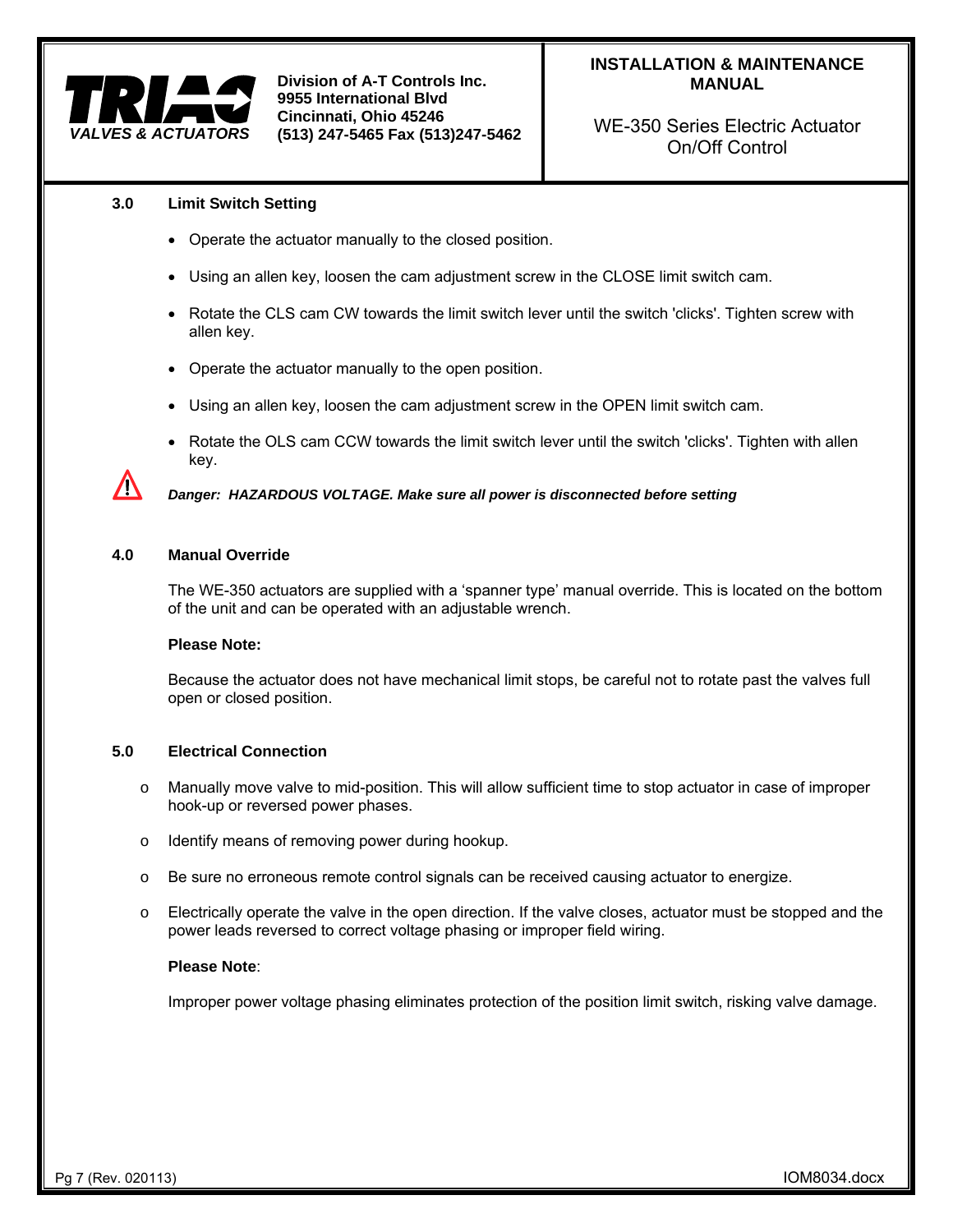

WE-350 Series Electric Actuator On/Off Control

# **6.0 Mechanical Position Indicator**

- Manually rotate actuator to fully closed position.
- Remove actuator cover.
- Loosen the indicator screw.
- Rotate indicator to the correct orientation.
- Tighten indicator screw, replace cover and check alignment.

# **7.0 Wiring Diagram**



M  *Danger: HAZARDOUS VOLTAGE. No electrical power should be connected until all wiring and limit switch adjustments are completed. Once power is supplied to unit, exercise caution if cover is not installed.* 

#### **8.0 Maintenance**

- At least once a year your WE-350 Series Actuator should be thoroughly checked.
- Disconnect all power to actuator.
- Check that all external bolting and mounting to the valve is secure and aligned.
- Check to see that conduit connections are installed properly and are dry.
- Open Electrical Enclosure.
- Visually inspect for cleanliness and any electrical or mechanical damage. Inspect for excess moisture and condensation inside the electrical enclosure.
- Confirm that wiring is insulated, connected and terminated properly.
- Check enclosure O-ring seals and verify that the O-ring is not pinched between the flanges.
- Visually inspect during open/close cycle.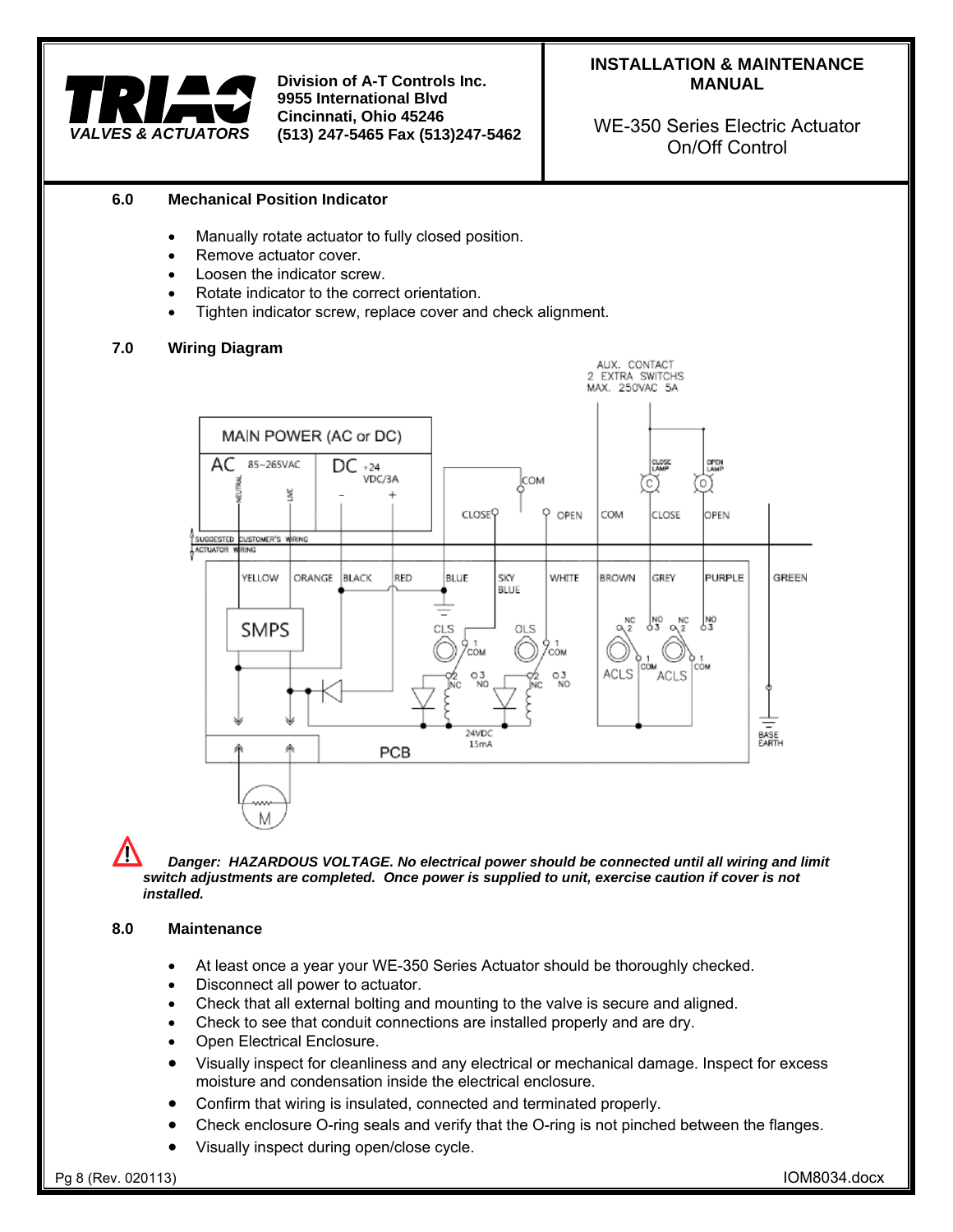

# **INSTALLATION & MAINTENANCE MANUAL**

WE-350 Series Electric Actuator On/Off Control

# **9.0 Trouble Shooting**

The following instructions are offered for the most common difficulties encountered during installation and set-up.

| <b>SYMPTON</b>                                      | <b>PROBABLE CAUSE</b>                                                                                                 | <b>CORRECTIVE ACTION</b>                                                                                                                                                                                                                                                                        |
|-----------------------------------------------------|-----------------------------------------------------------------------------------------------------------------------|-------------------------------------------------------------------------------------------------------------------------------------------------------------------------------------------------------------------------------------------------------------------------------------------------|
| Motor will not run.                                 | Open in control circuit                                                                                               | Refer to appropriate wiring diagram<br>and check for continuity.                                                                                                                                                                                                                                |
| No power available to actuator.                     | Tripped circuit breaker                                                                                               | Reset breaker and check for correct<br>rating. Refer to catalogue data.                                                                                                                                                                                                                         |
| Manual Override is hard to<br>turn.                 | Incorrectly sized actuator<br>Jammed valve<br>Damaged or bent valve stem<br>Valve gland packing too tight             | Refer to catalogue data and<br>compare valve torque requirements<br>with actuator (torque) output. Check<br>for obstacles in the pipeline. Check<br>for mechanical damage.                                                                                                                      |
| Valve only opens or closes<br>partially with motor. | Limit switch incorrectly set<br>Over torque: Incorrectly sized actuator<br>Jammed valve<br>Damaged or bent valve stem | Check setting and reset if<br>necessary. Check to see if motor<br>runs when disconnected from the<br>valve. If so, refer to catalogue data<br>and compare valve torque<br>requirements with actuator (torque)<br>output. Check for obstacles in the<br>pipeline. Check for mechanical<br>damage |
| Manual Override does not<br>operate valve.          | Damaged manual override mechanism<br>Stripped gearing<br>Broken valve stem                                            | Check for mechanical damage,<br>replace parts as necessary.                                                                                                                                                                                                                                     |
| Motor runs but does not<br>operate valve.           | Stripped gearing<br>Damaged actuator / valve linkage.                                                                 | Check for mechanical damage,<br>replace parts as necessary.                                                                                                                                                                                                                                     |

# **Actuator does not respond**

- $\triangleright$  Verify the line voltage to the actuator
- $\triangleright$  Check that the voltage matches the rating on the actuator nameplate
- $\triangleright$  Check internal wiring against actuator wiring diagram
- $\triangleright$  Check limit switch cams

# **Actuator is receiving power but does not operate**

- $\triangleright$  Verify the line voltage to the actuator
- $\triangleright$  Check actuator force to see if it's greater than the valve force
- $\triangleright$  Check limit switches and cams
- $\triangleright$  Check that the force switches have not tripped
- $\triangleright$  Check mechanical travel stop adjustment
- $\triangleright$  Verify the actuator against valve rotation (standard units are counter-clockwise open)
- $\triangleright$  Check internal wiring
- $\triangleright$  Check for corrosion and condensation
- $\triangleright$  Verify coupler/bracket are correctly installed and is not causing binding

# **Actuator runs erratically**

- $\triangleright$  Check ambient temperature
- $\triangleright$  Verify that the duty cycle has not been exceeded
- $\triangleright$  Check the position of manual override lever